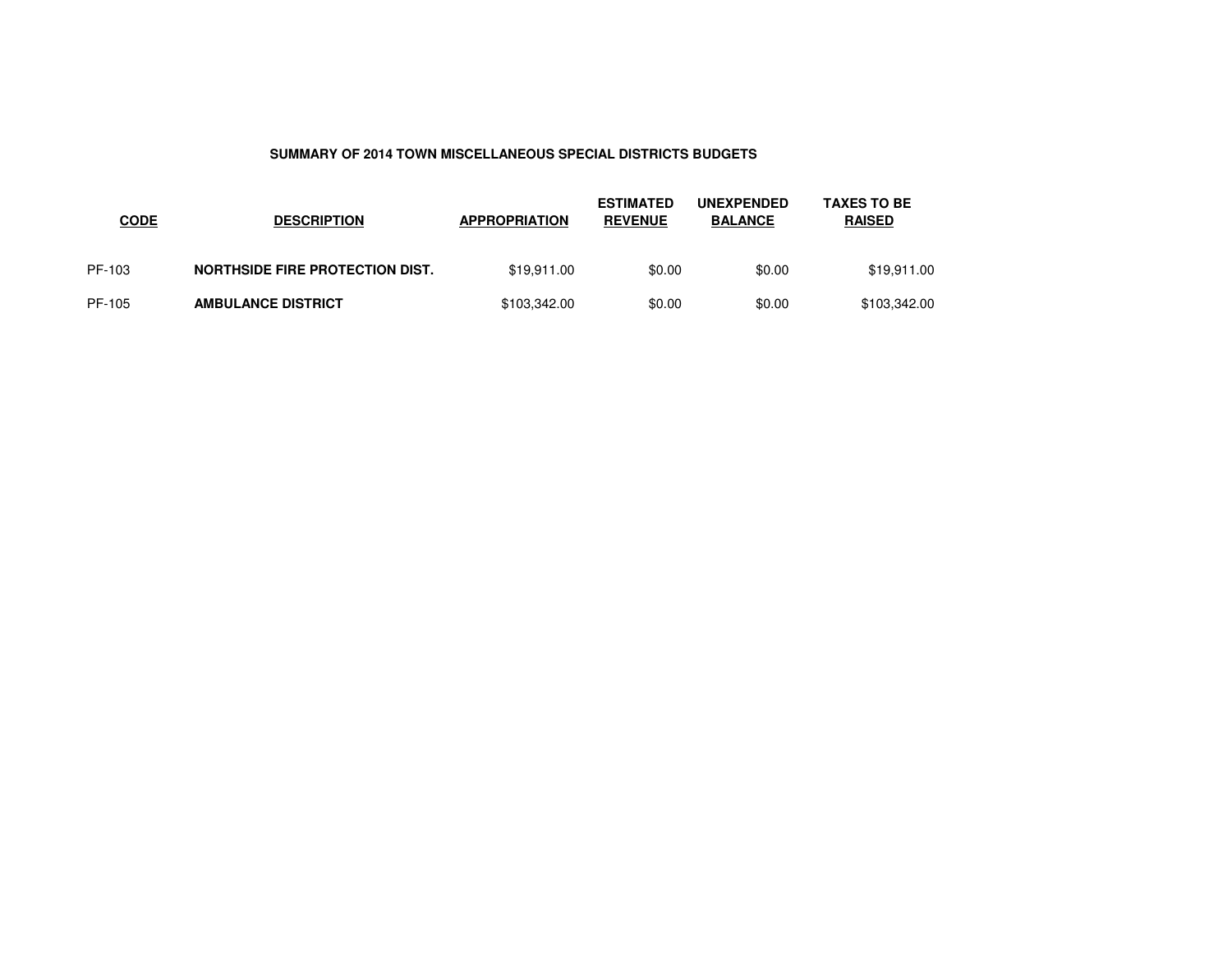### **NORTHSIDE FIRE PROTECTION DIST.**

|                                                             | <b>ACTUAL 2011</b> | <b>ACTUAL 2012</b> | <b>BUDGET 2013</b> | <b>BUDGET 2014</b> |
|-------------------------------------------------------------|--------------------|--------------------|--------------------|--------------------|
| <b>FIRE PROTECTION DIST: Revenue</b><br>1001 Property Taxes | \$17,089.00        | \$20,742.00        | \$20,905.00        | \$0.00             |
| <b>TOTAL REVENUE</b>                                        | \$0.00             | \$0.00             | \$20,905.00        | \$0.00             |
| 5999 APPROP FD BALANCE                                      | \$0.00             | \$0.00             | \$0.00             | \$0.00             |
| <b>GRAND TOTAL REVENUE</b>                                  | \$17,089.00        | \$20,742.00        | \$41,810.00        | \$0.00             |
| <b>FIRE PROTECTION DIST : Appropriations</b>                |                    |                    |                    |                    |
| 3410.4400 Contracted Services                               | \$20,551.00        | \$20,742.00        | \$20,905.00        | \$19,911.00        |
| <b>TOTAL APPROPRIATIONS</b>                                 | \$20,551.00        | \$20.742.00        | \$20,905.00        | \$19,911.00        |

## **SUMMARY OF NORTHSIDE FIRE PROTECTION DISTRICT**

|                                 | <b>APPROPRIATION</b>            | <b>REVENUE</b>                      | <b>UNEXPENDED</b><br><b>BALANCE</b> | <b>AMOUNT TO BE</b><br><b>RAISED BY TAXES</b> |
|---------------------------------|---------------------------------|-------------------------------------|-------------------------------------|-----------------------------------------------|
|                                 | \$19,911.00                     | \$0.00                              | \$0.00                              | \$19,911.00                                   |
|                                 | <b>ASSESSED</b><br><b>VALUE</b> | <b>TAXES TO</b><br><b>BE RAISED</b> | <b>TAX</b><br><b>RATE</b>           |                                               |
| <b>NORHSIDE FIRE PROTECTION</b> | \$16,036,309                    | \$19,911.00                         | \$1,2416                            |                                               |